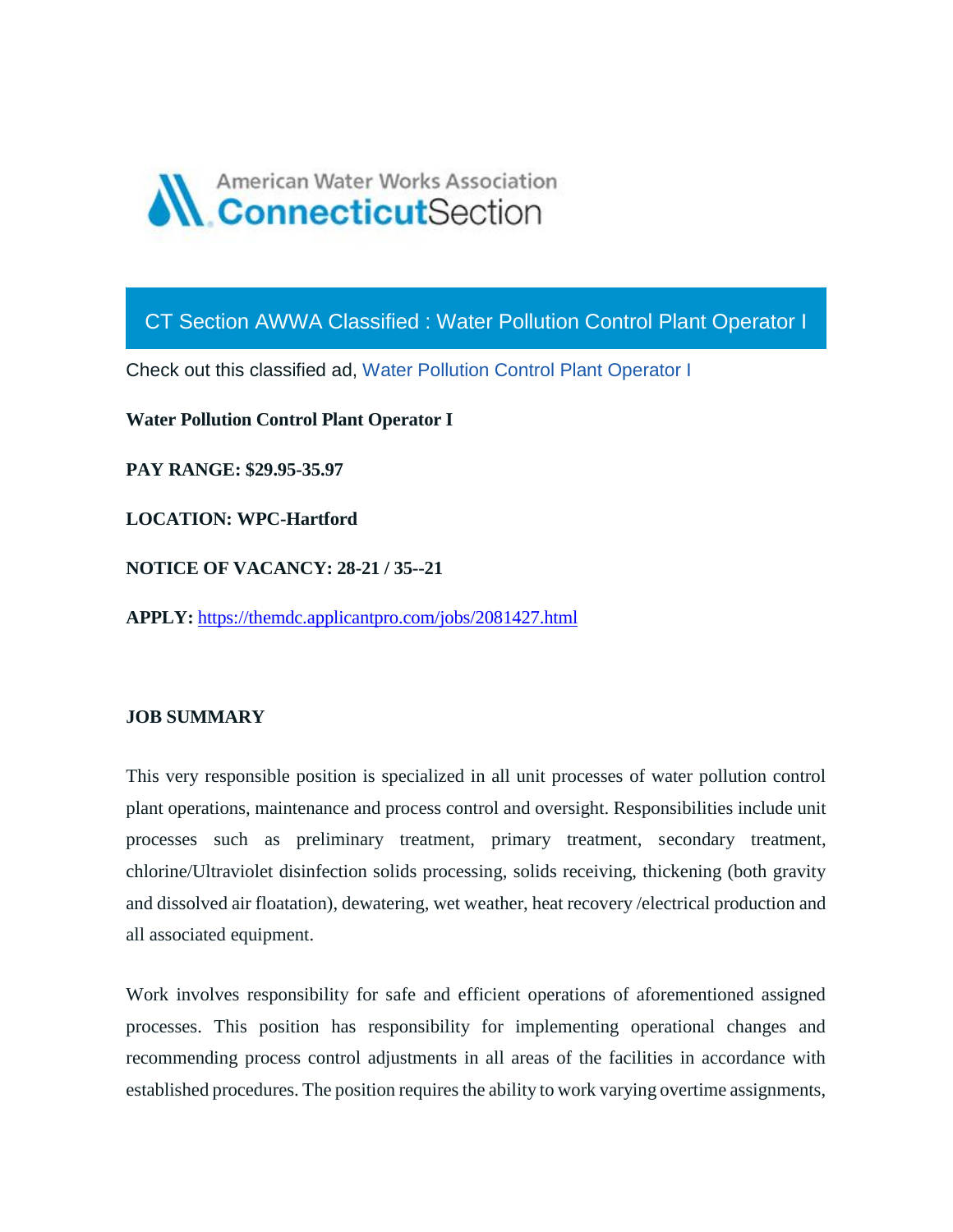including stand-by assignments and nights, week-ends and holidays (Satellite Plants, On Call

as assigned)

## **ESSENTIAL FUNCTIONS**

### **The following duties are illustrative of the classification and may not include all of the duties under the classification.**

- Inspects and operates all treatment plant equipment to ensure proper functioning, makes adjustments to operating equipment, reports the need for major or specialized repairs to equipment, machinery and electrical and control systems, assists specialized trades personnel in making major and/or highly technical repairs to equipment, machinery and systems. Performs preventative, predictive and corrective maintenance and assists maintenance in performing repairs.
- Gathers information for input into the Supervisory Control and Data Acquisition System (SCADA), Hach WIMS and other data and computerized control systems.
- Operates all wastewater treatment equipment, machinery and facilities by using manual, electronic and computer control systems to regulate and control processes.
- Assists in training and development by demonstrating effective operating procedure and technique and may help disseminate training material.
- Monitors gauges, meters, charts, graphs and operates pumps, valves, electric motors, adjusting related equipment to operational needs.
- Interprets data and trends and applies standard operating procedures to recommend appropriate process control decisions
- Receives chemical shipments; monitors unloading process and records into inventory; checks chemical alarms and feed systems for leaks. Determines proper dosages of polymer, coagulants and odor control chemicals and implements operational changes to treatment processes based upon testing and knowledge of current system conditions and standard operating procedures.
- Collects wastewater samples and performs laboratory tests associated with process and permit requirements; cleans tanks and maintain buildings and grounds.
- Understands and operates all processes including incineration, waste heat recovery and electrical generation, chemical and ultraviolet disinfection, including cleaning and replacing ultraviolet lamps.
- Monitors collection system for real time control strategy and conveyance tunnel operation (pending). Operates plant wet weather treatment systems to optimize plant and collection system.
- Performs work in a safe manner and observes all safety procedures, including the use of personal protective equipment. Performs work or lower classifications, as necessary.
- Uses all tools, equipment and materials responsibly, performs inspections. Responds to emergencies as directed at any time of day or night.
- Observes and accurately reports plant process and equipment problems. Completes job or shift report forms, as assigned. Performs basic mathematical, statistical, geometric and algebraic calculations common to treatment quantification and laboratory analysis.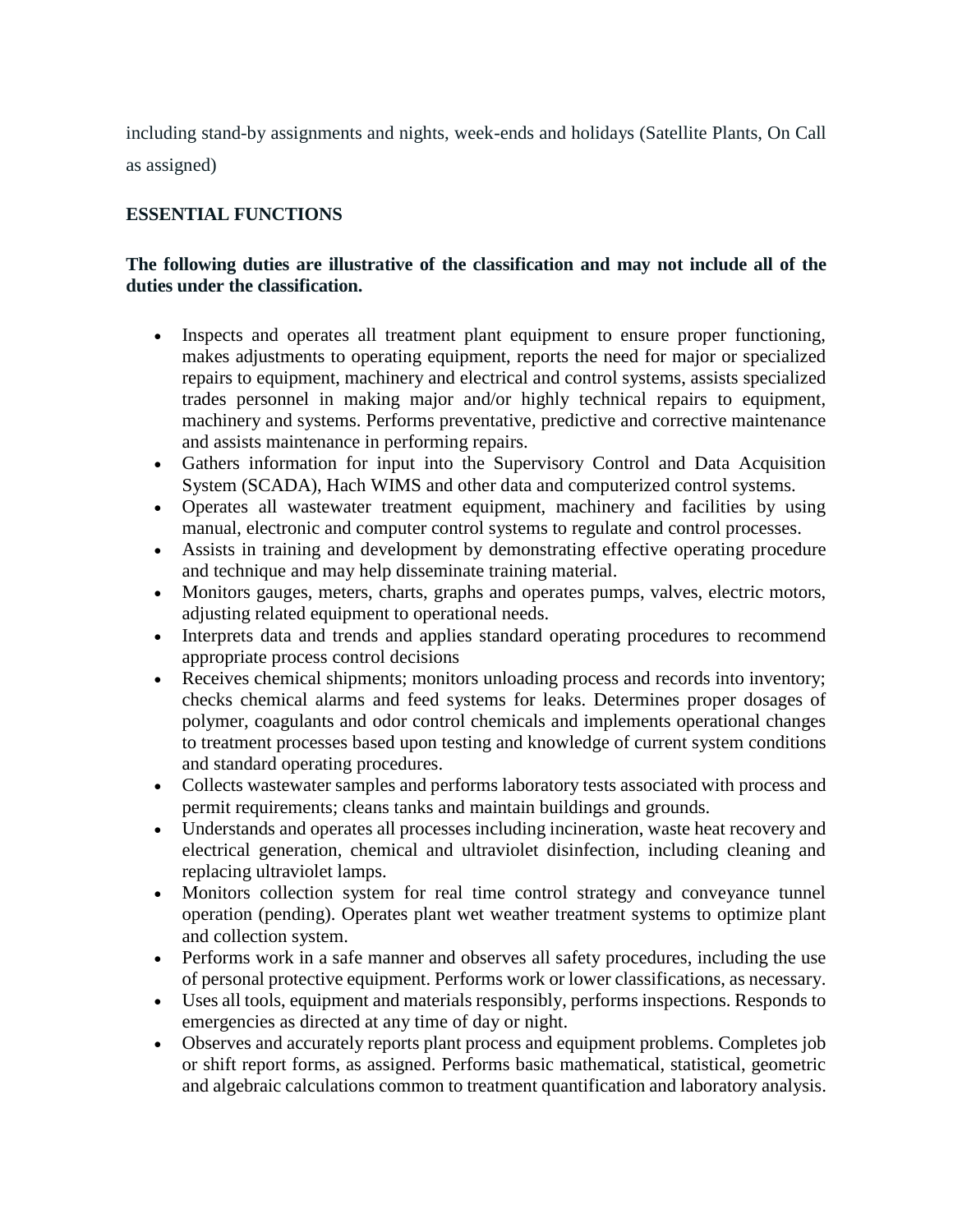Operates personal computers with the ability to apply and use various processing software programs.

#### **SUPERVISION RECEIVED**

Works under the general direction of a plant or shift supervisor or crew leader.

# **MINIMUM QUALIFICATIONS**

A high school diploma or the equivalent plus one year of experience in water pollution control plant operations.

Must have a valid Connecticut Class 1 Water Pollution Control Plant Operator's Certificate and maintain such certification in good standing. Effective working experience with Windows Office Software. Experience in SAP and Hach WIMS is desirable. Ability to work with SCADA systems for effective process monitoring.

Must possess a valid driver's license.

*\*\*\*Must have a CT Class II Water Pollution Control Plant Operator's Certificate with 3 years of experience in water pollution control plant operations to be moved to pay grade LT-08 (\$31.38-\$37.68). Post high school education may be substituted for up to one and one half years (50%) of the experience required (using 45 CEU's as being equivalent to one year of full-time post high school education).\*\*\**

## **KNOWLEDGE, SKILLS, AND ABILITIES**

- Considerable contemporary knowledge of principles and practices of all wastewater treatment processes for both liquid (BNR and wet weather) and solids treatment, odor control, incineration, waste heat recovery/electrical production, including specific chemical and biological processes and sampling and testing applied in wastewater treatment.
- Considerable knowledge skill and ability in applying safety procedures in all wastewater treatment operations, plant, grounds and equipment maintenance, including waste heat recovery and electrical generation production.